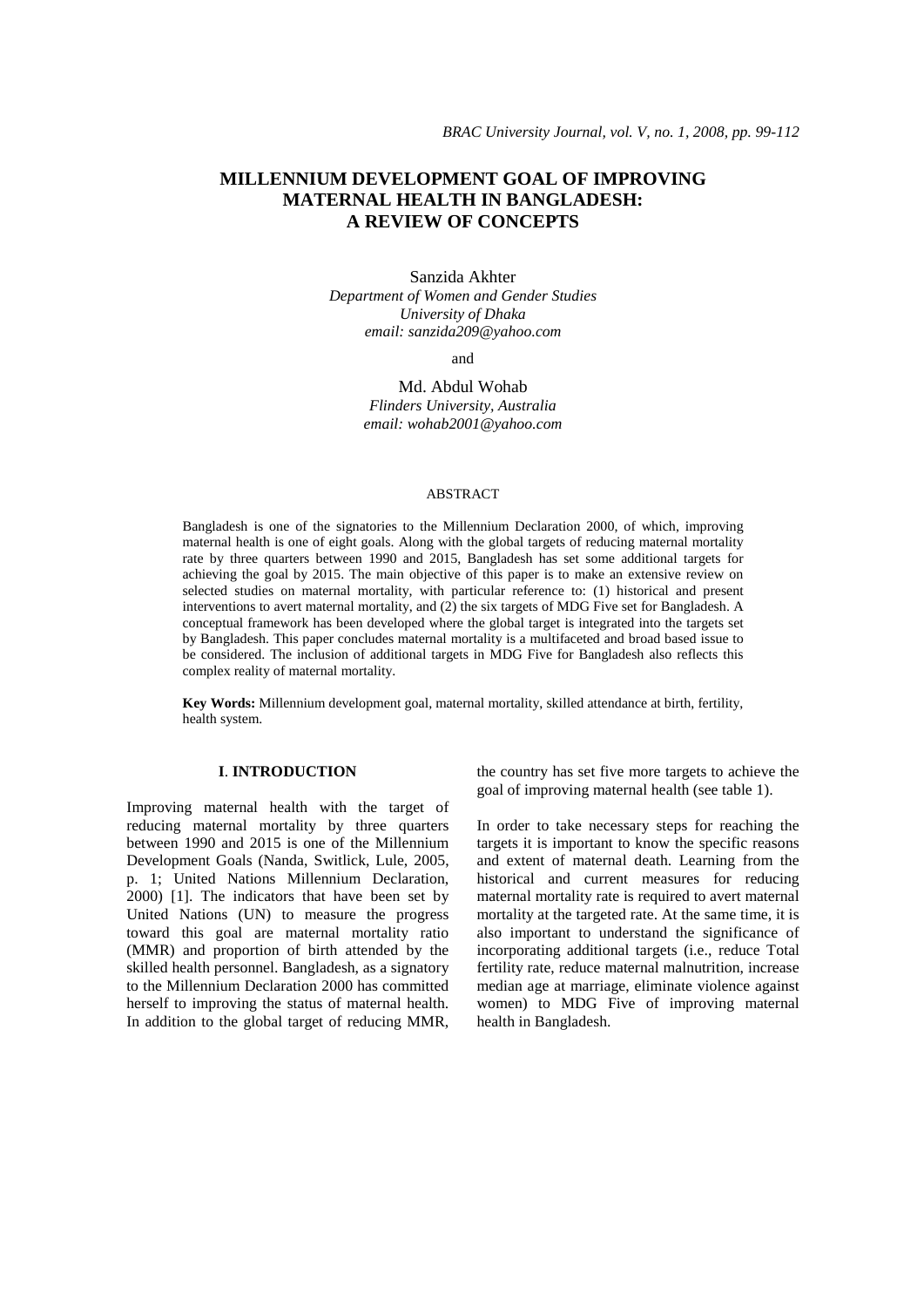| Global goal                     | Global target                                                                                 | <b>Bangladesh Targets</b>                                                                  | <b>Bangladesh Indicators</b>                                 |
|---------------------------------|-----------------------------------------------------------------------------------------------|--------------------------------------------------------------------------------------------|--------------------------------------------------------------|
| Improving<br>maternal<br>health | Reducing<br>Maternal<br>Mortality rate<br>three<br>by<br>quarters<br>between 1990<br>and 2015 | Reduce MMR from 570 per<br>100,000 live births in 1990 to<br>143 by 2015                   | MMR (deaths per 100, 000 live births)                        |
|                                 |                                                                                               | Increase proportion of birth<br>attended by the skilled birth<br>personnel to 50 % by 2010 | Proportion of births attended by skilled<br>health personnel |
|                                 |                                                                                               | Reduce TFR to 2.2 by 2010                                                                  | Total fertility rate                                         |
|                                 |                                                                                               | Reduce maternal malnutrition<br>to $< 20\%$ by 2015                                        | Proportion of mothers who are<br>malnourished                |
|                                 |                                                                                               | Increase by 2 yrs median age<br>of girls at first marriage                                 | Legally stipulated age at girls' first<br>marriage           |
|                                 |                                                                                               | Eliminate violence against<br>women                                                        | Proportion maternal deaths caused by<br>violence             |

**Table 1: Targets and indicators of MDG five in Bangladesh**

Source: GOB and UN 2005, p**.** ii [2]

This paper endeavours to make a review on selected studies on maternal mortality that have been conducted with particular reference to (1) historical and present interventions to avert maternal mortality, and (2) the six targets of MDG Five set for Bangladesh.

### **II. HISTORICAL AND PRESENT INTERVENTIONS TO AVERT MATERNAL MORTALITY**

The inclusion of maternal health goal as one of the eight MDGs, with the explicit focus on the target of reducing maternal mortality indicates the importance of continuing the safe motherhood efforts (AbouZahr 2003) [3]. Hence, although we focus on reaching the MDG targets, strategies for reducing maternal mortality which were in force before the Millennium Declaration should be included in this review. Decades ago, studies (Chen, Melita, Geshche, Ahmed, Chowdhury and Mosley 1974**;** Khan, Jahan and Begum 1986) [4] [5] found that maternal mortality is significantly related to mother's age and her gravidity that maternal mortality is high in early and late age; and at prima gravida and multi gravida respectively. These studies recommended for extensive family planning services to reduce maternal mortality. The strategic response of United Nations' Fund for Population (UNFPA) also gives a prior focus on family planning, along with emergency obstetric care (EOC) and skilled attendance at birth (UNFPA 2002).

Some authors underscore the need for extensive community intervention to reduce maternal mortality. Using the example of community intervention of local female facilitators to educate women in Nepal about maternal and new born care, Barnett, Nair, Lewycka, Costello (2005) [6] argue that the intervention shortened delays in seeking health care for obstetric complications through better awareness of warning signs, less dependence on traditional remedies and the development of stretcher schemes and funds to allow transport of sick mothers and newborns to health facilities. However, to function effectively, community intervention has to be largely supported by the formal health care system. For example, effective functioning of a higher-level health system has played a major role in keeping the midwives functioning at the community level in Matlab (Maine, Akalin, Chakrabarty, Francisco and Strong 1996) [7].

The Safe Motherhood Initiative (SMI) has adopted comprehensive steps to reduce maternal mortality by incorporating (1) provision of family planning services, (2) improvement in the socio-economic status of the women, (3) provision of safe legal abortion services, (4) provision of pre-natal care, (5) improvement in EOC, (6) training of TBA, and (7) education and mobilization of the community in its strategy (McCarthy and Maine 1992, p. 30) [8]. Nevertheless, since the launch of SMI most of the strategies to reduce maternal mortality have been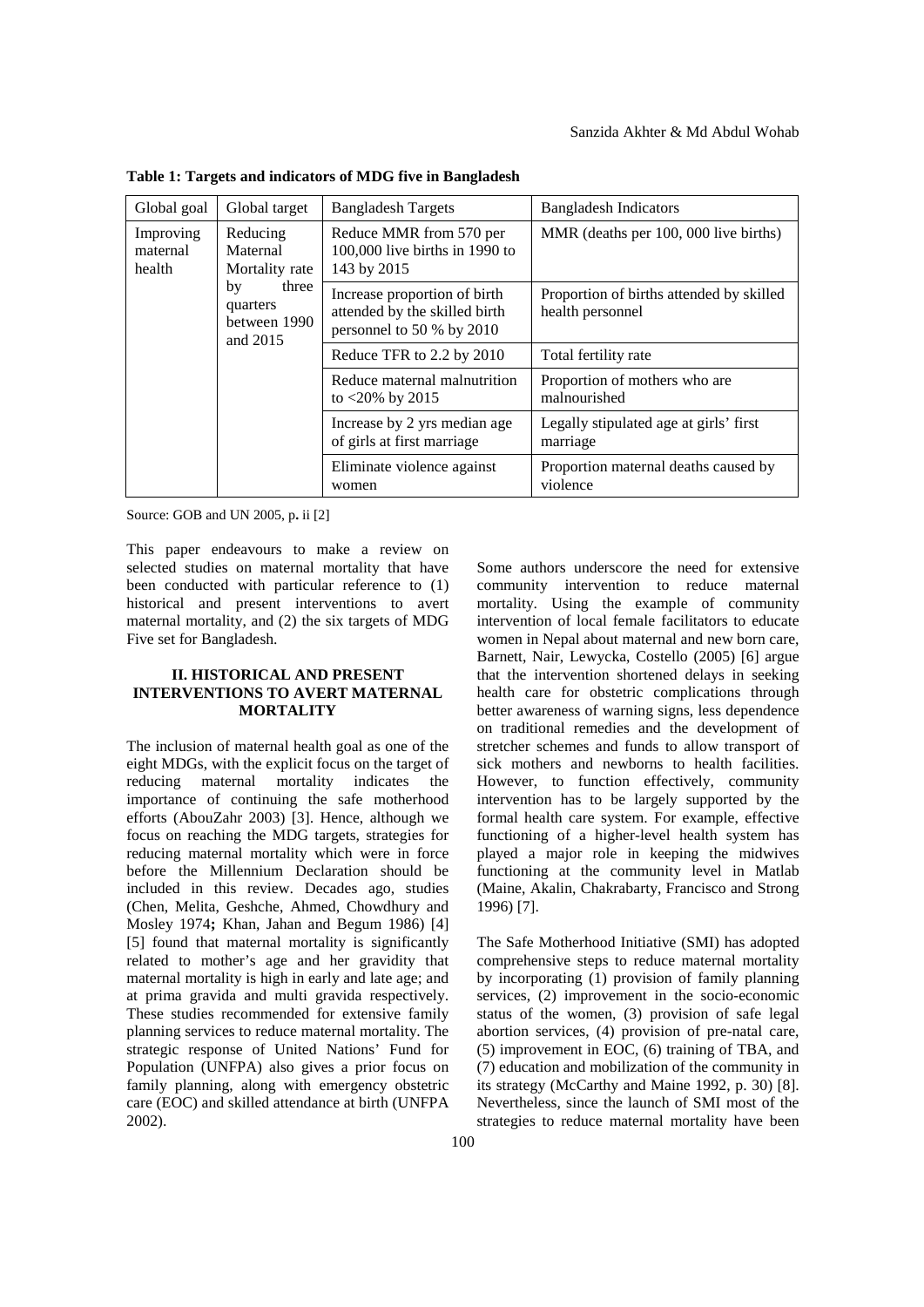focused on the promotion of safe abortion, training of traditional birth attendants and the risk-screening program (Freedman 2003). Although provision of safe abortion service has been an 'essential part of maternal mortality reduction efforts' the training of traditional birth attendants and risk screening program have failed to reduce the vast majority of maternal deaths (Freedman 2003, p. 99) [9].

Goodburn, Chowdhury, Gazi, Marshall and Graham (2000) [10] showed that in spite of an extensive TBA training program, in a BRAC TBA training area, no significant reduction in post partum infection had been achieved. The TBA training program in Bangladesh ended in 1998, twenty years after it was started and after training 52,000 traditional birth attendants, because it failed to contribute significantly to the reduction of maternal mortality due to poor selection of TBA trainees, insufficient supervision and inadequate content of the training program.

The risk screening program<sup>i</sup> also failed as most of the life threatening complications are seen to occur in women with no risk factor (Murakami, Egami, Jimba and Wakai 2003) [11]. Despite the failure of producing expected outcome risk screening through ante natal care is still important as it monitors the health of the pregnant woman in terms of weight gain, hemoglobin and iron folate levels, blood pressure etc. and also make women educated and aware about the symptoms of obstetric complications and source of available medical facilities for complications.

Based on the failure of previous initiatives a consensus has been reached among policy makers, planners and activists not to spend scarce resources in trying to predict which women will have life threatening complications (Freedman 2003; Wardlaw and Maine 1999 [12], UNFPA 2003) [13]. Rather, it has been agreed to treat every pregnancy will be treated as risky and be given access to quality health care.

Freedman (2003) recommends three key elements of quality health care, namely (i) a skilled attendant at delivery, (ii) access to EOC in case of complications, and (iii) a referral system to ensure that those women who experience complications can reach life-saving EOC in time. The UN task force report on achieving the MDG (Freedman et. al. 2005) also recommends these three key elements of healthcare to prevent maternal deaths. The prevalence, access and proper utilization of health care system with EOC facilities centres on these key elements of health care.

Although a skilled birth attendant<sup>ii</sup> can help prevent some infections through the practice of good hygiene during child birth and can help manage the obstetric labour s/he would fail to manage sudden obstetric complications, if s/he is not backed up by a functioning health care system, which is facility based and has interaction with the community and individual it serves (Freedman et. al., 2005, p. 7). Similarly, access to EOC and an effective referral system also reflect that without a functioning health care system reduction of maternal mortality is not possible. The Task Force takes a rights based approach to healthcare and argues that

"A rights based approach will pay particular attention to the link between supply and demand, establishing constructive accountability mechanisms that involve community to ensure consistent 24-hours-a-day, 7-day-a-week functioning equitable access and high quality, responsive care" (Freedman et. al., 2005, p. 7).

Thus, the recent recommendations for reducing maternal mortality rely largely on a functioning health care system to treat obstetric complications.

Recognizing the paramount importance of EOC some authors recommend the inclusion of the availability of EOC as a monitoring indicator of MDG 5. The indicator of availability of EOC is defined as the number of facilities that provide basic and comprehensive EOC for every 500,000 population.

In conclusion to this section, it can be said that the strategies to reduce maternal mortality have taken different types of focus. One strategy is built on the experience of the previous strategy's outcome. For example, based on the inadequacy of the traditional birth attendant (TBA) and risk screening programs, a functioning health system approach to manage obstetric complications has been developed. But the functioning health system program may produce the best result only if it is implemented through an appropriate collaboration with community level initiatives.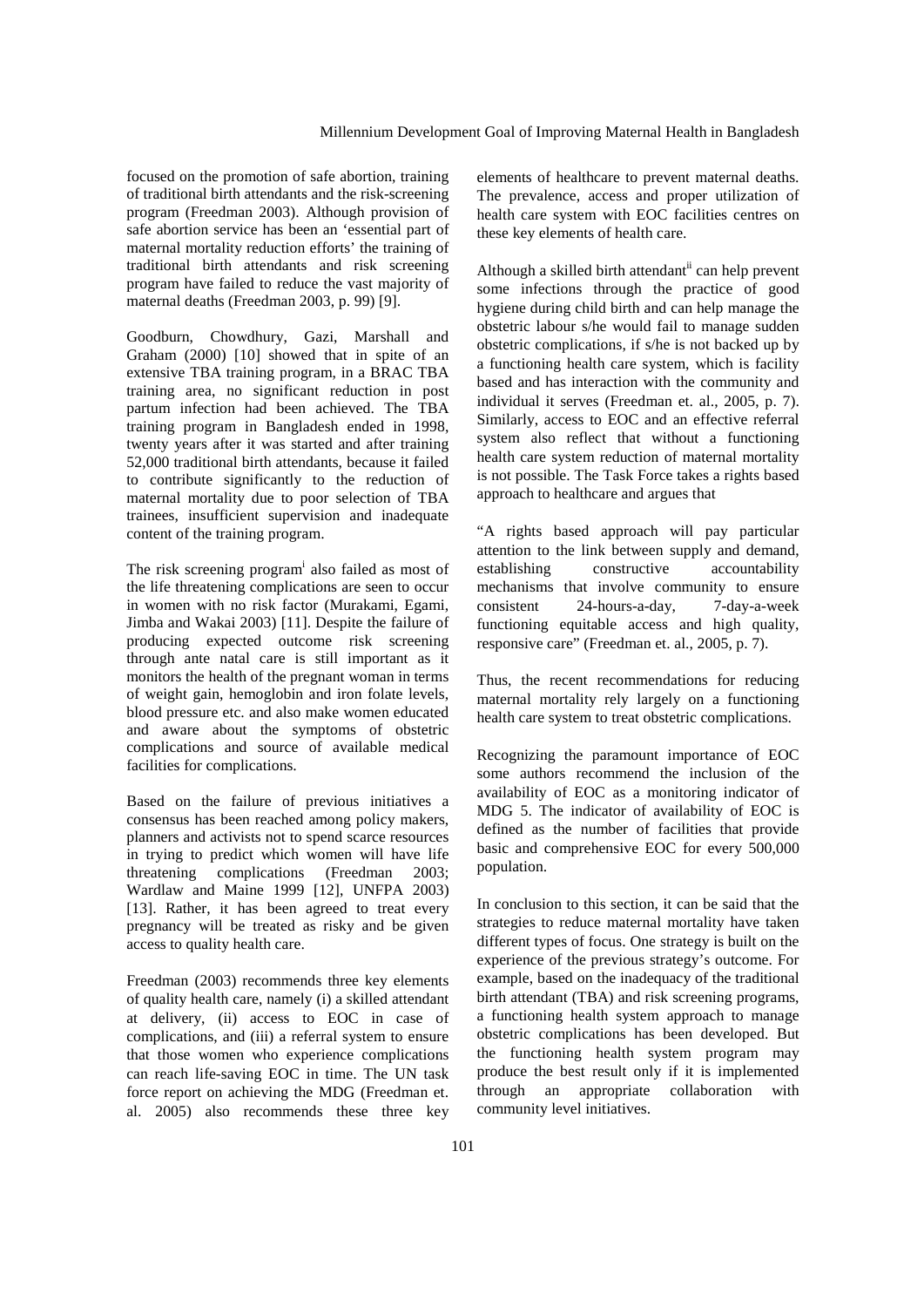### **III. MDG FIVE TARGETS SET FOR BANGLADESH.**

As previously mentioned, along with the two global indicators of MDG Five, Bangladesh has incorporated four more targets for the goal of improving maternal health. In Bangladesh two thirds of the maternal death is caused by obstetric complication (Rahman, Akhter, Chowdhury, Yusuf and Rochat 2002, p. 1) [14]. Seventeen percent of maternal death is caused from indirect cause and 14 percent from domestic violence and injury (Rahman, Parkhurst and Normand 2000, p. 6) [15]. Apart from that, malnutrition, a high and slowly decreasing rate of fertility and early age at pregnancy have contributed to maternal health situation in Bangladesh going from bad to worse. Due to these reasons, indicators such as the reductions of TFR and proportion of malnourished women and increasing women's age at marriage have been included in the MDG Five targets for Bangladesh.

In a comprehensive overview on the maternal mortality situation in Bangladesh, the Government of Bangladesh and the United Nations (GOB and UN 2005) found that one significant factor behind high MMR in Bangladesh is a large proportion of adolescent mothers. The maternal mortality ratio (MMR) among adolescent mothers is 30-50 percent higher than the overall national rate. However, although this study has shown that the MMR has declined from 570 per 100,000 live births in 1990 to 400 in 2000, it is still at a very high level. One of the MDG targets, the proportion of births attendant by skilled health personnel has shown only a very modest increase (5% in 1990 to 12% in 2000) with a high variation by income group. Regarding TFR the study reported that in spite of a steady increase in the level of contraceptive prevalence rate (CPR) from 45% in 1994 to 58% in 2004, the TFR has plateaued, partly due to adolescent fertility, which is extremely high at 14.4 %. Assuming that there will be 40 million women of reproductive ages by 2015, the study (GOB and UN 2005) considers it as a big challenge to find the causes of the current stagnation of the fertility level and how to break through it.

Regarding Goal 5 of reducing maternal mortality ratio (MMR) to 143 per 100, 000 live births by 2015, the rate of reduction in MMR should be higher than it is now  $(4.07 \%)$ . It is critical to meet this challenge. However, the study has made no

mention of the variation in maternal mortality in terms of socio-economic class or regions. More surprisingly, although global attention to reduce maternal mortality is now focused on the functioning of the health system, this study (GOB and UN 2005) hardly emphasizes the improvement of the health system in Bangladesh.

The People's Forum on MDG (2005) [16] presents the people's views and perceptions about the progress towards MDG in Bangladesh. This study, which employs a participatory approach, has identified some contributing factors to maternal mortality as identified by local people. Key factors mentioned were improved medical science, increased number of doctors, nurses and TBAs, free immunization, increased awareness and improved education. People also have identified that issues such as illiteracy, lack of health education, family non-cooperation, domestic violence, early pregnancy, improper service provided by the medical personnel, malnutrition etc., are also challenges in meeting the MDG Five. The strategic recommendation that people consulted are proper training of health workers, family planning, awareness building, combating superstition, strong social and legal steps to stop early pregnancy. Although they have not given any particular focus on EOC or to the functioning of the health system, they have shown concerns regarding the components of health system like doctors, nurse, medical equipment, timely service etc.

The first two targets of MDG Five in Bangladesh are reduction of MMR by two thirds and increase in the proportion of births by skilled health personnel by two thirds by 2010. It has already been mentioned that skilled attendants alone cannot help much in reducing maternal mortality, unless they are backed up by a well functioning health system with effective EOC facilities. However, Buttiëns, Marchal and Brouwere (2004) [17] argue for skilled attendance at every delivery, firstly because the early detection and timely and appropriate management of obstetric complications is crucial to save women's lives; secondly, historical evidence shows that wherever maternal mortality was reduced, in the majority of cases the delivery was attended by skilled birth attendants.

But SAFE<sup>iii</sup> strategy argues that skilled birth attendants are parts of a functioning health system, as revealed in its schematic framework for 'Skilled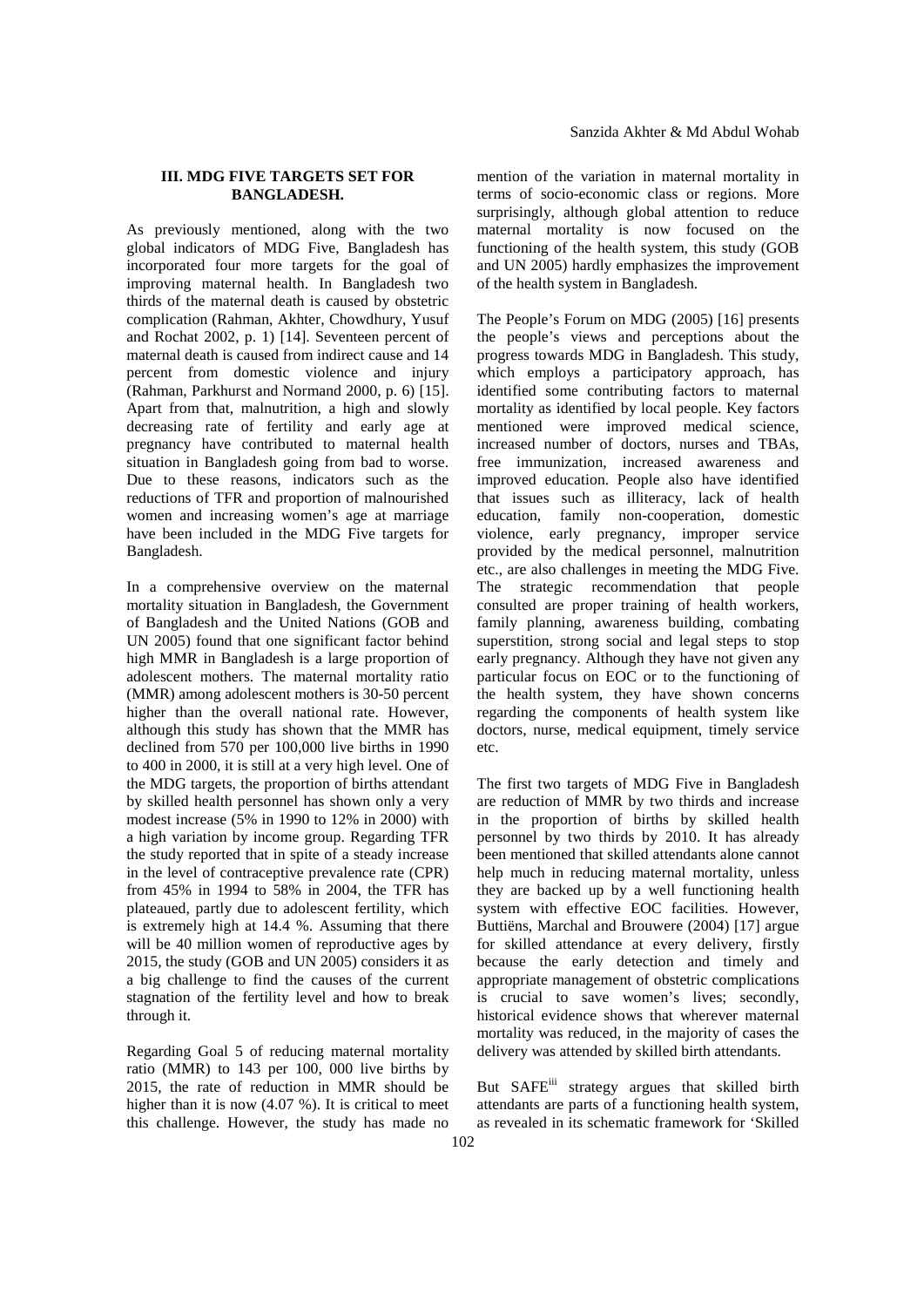Attendance at Delivery', which is a process through which a woman is provided with adequate care during labour, birth and the postpartum period (Bell et al., 2003, p. 228) [18]. This process has two components, one of which is skilled attendance at birth and the other is an enabling environment.<sup>iv</sup>

Several studies have been done to assess various projects untaken in Bangladesh for reducing maternal mortality, especially to improve the health system and manage obstetric complications. Islam, Hossain, Islam and Haque (2005) [19] assessed the effects of an intervention supported by UNICEF<sup>v</sup> and UNFP $A^{vi}$  on the UN (EOC) process indicators in Khulna division, Bangladesh. This study compared the EOC situation in the Khulna division before and after the intervention. There was an approximate 3.5 fold increase in the CEmOC after the intervention. Similarly compared to the base line data there was a 119 percent increase in institutional deliveries, 141 percent increase in met need and 151 percent increase in caesarean section (CS) as a proportion of all expected births in the division. Gill and Ahmed (2004) have examined the pilot project of the same UNFPA strategies to strengthen all 59 district hospital and selected 120 Union Health Complex (UHC) to provide 24-h CEmOC service in Rajshahi division. The study found that deliveries at the MCWCs increased three-fold as a result of strengthening health service delivery and infrastructure and improving linkage between the MCWCs and higher and lower level health care facilities. However, although these two studies depict a remarkable success in introducing and implementing EOC in Bangladesh, both of these studies found that there were many more obstacles yet to overcome. Islam et. al., (2005) in their study, mentioned a huge unmet need, especially for comprehensive EOC which could be explained not only by a dearth of services, but also by a lack of community spirit to seek care and to look for quality of care. On the other hand, according to Gill and Ahmed (2004) [20], infrastructure, human resources and socio-cultural barriers prevent many women from accessing the EOC services. Both of these studies suggest that community and social mobilisation and making of health facilities to increase the level of utilization should be parts of the drive to reduce maternal mortality in Bangladesh.

Quality of health care for women in Bangladesh is seriously hampered by corruption, mismanagement and absence of cultural sensitivity among the

health care providers. Afsana (2004) [21] found that rural women coming for the treatment of obstetric complications face serious costs both in terms of time and money. At each and every step of getting service delivery at hospital they have to pay unusually high fees, which they are not prepared to pay. The author found serious amounts of corruption with involvement from high level officials to the lowly placed ward boys with the result that the ultimate ill effects go to the patients. In another similar study Afsana and Rashid (2001) [22] has shown how disrespect of cultural norms by the health care providers in health care centres discourages women to come to seek health care. This study, conducted to assess the performance of a BRAC health care centre found that in spite of an excellent rapport of BRAC with the community, their encouragement of women to utilize a BRAC Health Centre (BHC) for delivery has not succeeded. Lack of proper communication with the patients and disrespect for traditional birthing position practice, ignorance of the sense of privacy of patients and misconduct by the female paramedics (maternal health care provider in the BHCs) have made the women reluctant to go to BHCs for their health care. The two studies mentioned above provide appropriate examples of the need to address issues of cultural sensitivity in health care services, especially in rural areas of Bangladesh.

Bangladesh has incorporated total fertility rate (TFR), age at marriage, malnutrition and violence against women in its list of targets under the MDG Five. All the variables associated with these indicators have indirect effects on maternal mortality. But no significant study has been done to see the progress of these indicators and to establish the linkage of these variables with maternal mortality in the light of the MDG. However they have been studied extensively from different view points.

McCarthy and Maine (1992) show in their framework that one of the ways to lessen maternal mortality is to reduce the likelihood of a woman of being pregnant. Here lies the importance of TFR in mortality reduction. We have also found some studies in our previous discussion, which emphasize extensive family planning program to reduce maternal mortality. Fertility reduction can contribute to maternal mortality reduction in two possible ways; i) it reduces the likelihood of a woman to get pregnant and ultimately obstetric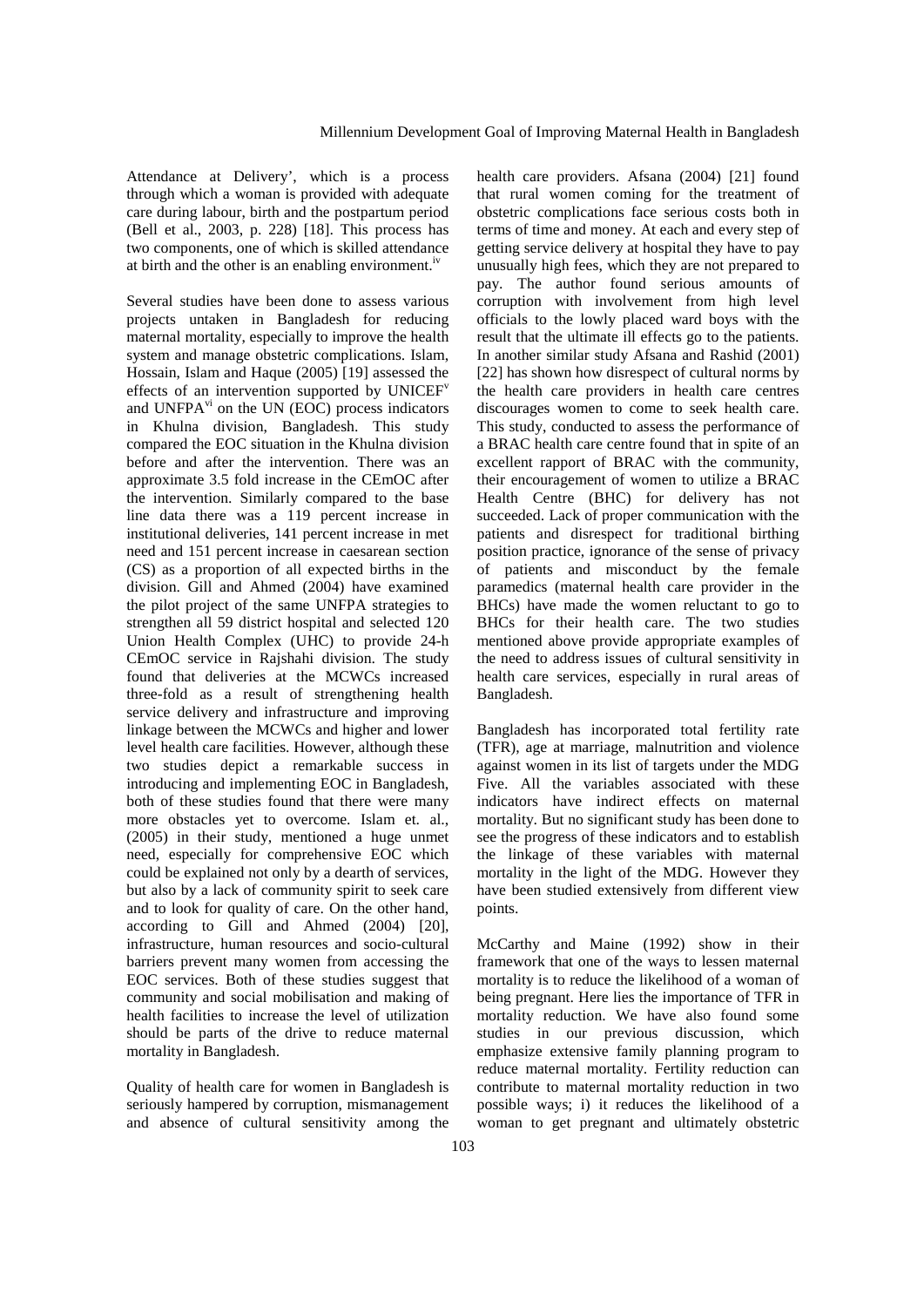complications, which lead them to death. ii) reduction of fertility through proper family planning program can reduce 'too early, too late, too many and too close' pregnancy, all of which increase the risk of maternal death. We have already seen in some studies that age, parity and gravida have a significant correlation with maternal mortality.

Bangladesh has achieved an exemplary reduction in fertility with the TFR falling from 6.3 in 1971- 1975 to 3.3 in 1994-1996 (NIPORT et. al. 2005) [23]. However, the TFR plateaued for some time after 1994-1996, but the BDHS 2004 shows that after a decade-long stagnation the TFR has declined again from 3.3 to 3.0. This modest decline is observed in all administrative divisions of the country except Sylhet and Rajshahi. Recent studies on fertility focus mainly on the causes of fertility stagnation, especially to find out the reasons why the TFR had been stagnant even after continuous increases in contraceptive prevalence rates (CPR) from 8 percent in 1975 to 44.6 percent in 1993-94 and to 58 percent in 2004 (NIPORT et. al. 2005, p. 67). Various authors have identified different factors influencing fertility in Bangladesh, such as sex preference and desired family size, economic and social changes, especially growing aspirations in life (Caldwell and Khuda 2000) [24], women's participation in income generation activities and autonomy (Kabir, Khatun and Ahmed 1993) [25]and, of course the large scale family planning program in Bangladesh (Bairagi 2001) [26]. Amin and Llyod (2002) [27] explained the lower than expected level of fertility by the lower level of desired family size, the greater availability of abortion services and contraceptive services. Islam et al. (2003) [28] discussed the trends in regional variations in fertility in Bangladesh. According to their findings, Rajshahi and Khulna have the lowest levels of fertility due to, small desired family size, extensive use of contraception, better utilisation and availability of family planning outreach services. However, no firm conclusion has been found for the stagnation of fertility for several years.

Inclusion of increased age at first marriage as one of the MDG Five indicators in Bangladesh indicates its importance in reducing very early pregnancy. Early pregnancy is a well-known risk factor of obstetric complications. Especially since adolescent bodies are not sufficiently developed to carry a pregnancy safely. Their skeletal growth is

not complete until the age of 18 and birth canal is not matured until the age of 20 to 21 (Safe motherhood fact sheet; Delay marriage and first birth, 1998, p. 2) [29]. This physical immaturity increases the risk of prolonged or obstructed labour leading to maternal death (Safe motherhood fact sheet; Delay marriage and first birth, 1998, p. 2).

Nevertheless, not many studies have been done in Bangladesh with a particular focus on the relationship of maternal mortality and age at marriage. Available data show that the reason for higher MMR in Bangladesh, among others, is a large proportion of adolescent mothers. MMR among adolescent mothers is 30-50 percent higher than the national rate (UN and GOB 2005). Early age at marriage (median of 15 years) contributes to early pregnancy, as marriage is the usual entry point to sexual union in a traditional society like Bangladesh. Although the legal age at marriage of women has been increased from 14 to 18 years for girls, about 50% of women in Bangladesh are married by the time they are 15 years old, down from 60% three years earlier (WHO n.d). Still 80% of Bangladeshi women marry during their adolescence and increase the likelihood of high risk and ill-timed births and more births over their reproductive life. Fifty seven percent of Bangladeshi women have a child by age 19 (WHO n.d.)**.** Early marriage is, to a large extent, related to the existing cultural norms and practices of the society. It is associated with a number of poor social and physical outcomes for young women and their offspring. On average, girls who marry as adolescents attain lower level schooling, have lower social status in husbands' families, have less reproductive control and suffer higher rate of maternal mortality and domestic violence (Field 2004, p.1) [30]. Thus age at marriage acts as an immediate factor to determine fertility rate. A study done in the Middle East found that mothers who married before the age of 16 were at about double the risk of chronic maternal illnesses and miscarriage during their childbearing period (Shawkey and Milaat 2001, p. 30) [31].

Most of the studies on nutrition have been done in relation to child malnutrition. In other words, maternal malnutrition has been studied to understand its effect on a child's development. In that sense maternal malnutrition and its effect on maternal health itself has remained much less focused. At present in Bangladesh 45 % of mothers are malnourished and the goal has been set to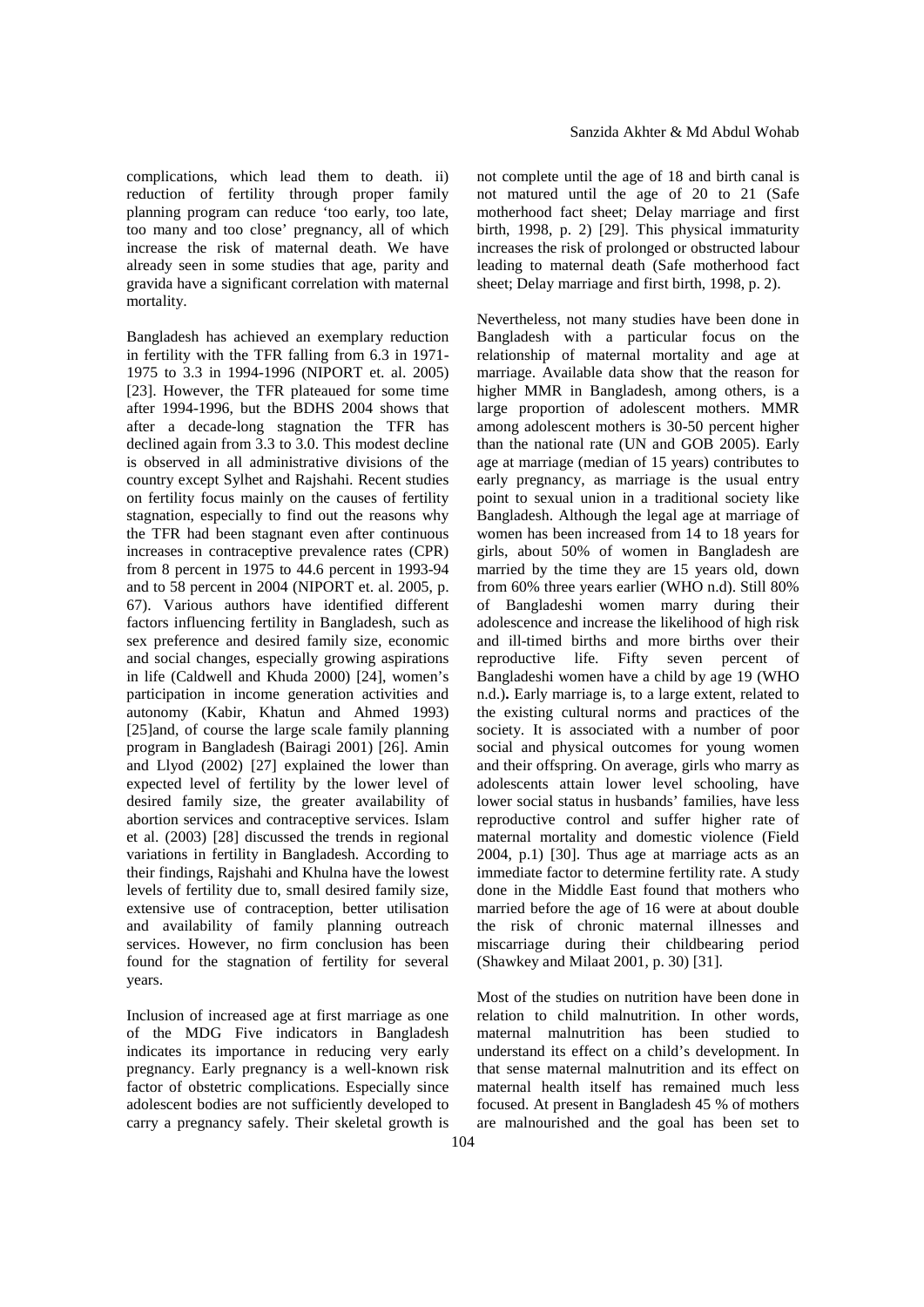reduce it to less than 20 % by 2015 (GOB and UN 2005, p. 32). Malnutrition manifests in many forms in a woman's body, such as anemia, low body mass index (BMI), stunting, wasting, energy deficiency etc. However, the MDG progress report (GOB and UN 2005) has not particularly mentioned which of the manifestations are to be used as indicators of malnutrition. In Bangladesh mothers suffer from malnutrition due to poverty and genderdiscriminatory food allocation within the family (Ahmed, Adams, Chowdhury, Bhuiya, A. 2000) [32]. Thus reaching the MDG target in terms of reduction of proportion of malnutrition calls for poverty reduction and building awareness and providing education on food and nutrition.

Bangladesh has also incorporated violence against women in its MDG Five target, as 14 percent of maternal death is caused by violence<sup>vii</sup>. Human Development Report 2000 shows that approximately 54 percent of Bangladeshi women have been abused at sometimes or another by their partners (Haque and Clarke 2002, p. S45) [33]. However, few studies have been done to identify the relationship or cause effect analysis between domestic violence and maternal mortality. In fact, the definition of maternal death due to domestic violence is yet to be decided upon (Espinoza and Camacho 2005, p. 123) [34]. Neither the already agreed definition of maternal death nor the pregnancy related death includes the component of violence against women. However, different studies use the term differently regarding to the context of the research and study area. For example, Granja, Zacarias and Bergstrom (2002, p. 6) [35] consider violent maternal deaths as the 'subset of deaths of women while pregnant or within 42 days of termination of pregnancy due to intentional injury (suicide or homicide)'. The authors also include death due to unsafe abortion in this category. In most of the studies a strong association has been found between violent maternal death and a weak law and order situation of the country, less access to safe and legal abortion procedures and social stigma (especially due to being pregnant out of wed-lock) (Espinoza and Camacho 2005). Ahmed, Ginneken, Razzaque and Alam (2004) [36] considered the disadvantaged position of women in Bangladesh society as the key underlying social cause of violence. They found that death rates from violence against women in their study area (Matlab) remained unchanged between 1982 and 1998, indicating no reduction of ill treatment of women

and less focus on gender violence in Bangladesh. Ahmed (2005) [37 ]found that extreme poverty, patriarchy, systematic discrimination from birth, illiteracy, early marriage and unequal power relations make women vulnerable to gender based violence, especially domestic violence. In spite of the severity of violence against women in Bangladesh, its impact on women's health has not been addressed as discrete issue at the policy level (Afsana, Rashid and Thurston 2005, p. 1) [38]. The national health policy of Bangladesh does not state the issue of gender based violence. However, some initiatives have been taken to recognize and address gender violence in different programs, like HPSP, Women's Friendly Hospital Initiative (WFHI), One Stop Crisis Center (OCC) under the Ministry of Health and Family Welfare (MOHFW) etc (Afsana et. al., 2005, p. 2). WFHI has been taken as part of an overall strategy aimed at overcoming the situation of high maternal mortality in Bangladesh (Haque and Clarke 2002, p. S45). The OCC began at two tertiary hospitals in Bangladesh in 2001 to offer health service to the victims of violence (Afsana et. al., 2005, p. 2). But these initiatives are working slowly and poorly due to insufficient resources, existing social stigma, lack of political will, lack of security for those who are working against violence and reluctance of the health professionals (Afsana et. al. 2005, p 13-17). Domestic violence can be a threat against the initiatives for reducing maternal mortality in Bangladesh. Because, even if the obstetric complications had been managed by efficient heath care services, the prevailing domestic violence against pregnant women would tend to keep the maternal mortality ratio high. Therefore it is very important that the problem of domestic violence is adequately addressed. However, further analysis and more in depth studies in relation to domestic violence and maternal mortality are required.

### **IV. CONCEPTUAL FRAMEWORK OF MATERNAL MORTALITY AND MDG FIVE IN BANGLADESH**

From the discussion above, one can realize that reaching the target of millennium development goal in Bangladesh has taken a complicated feature, as it has incorporated some different targets and indicators, which are not directly related to maternal mortality but are important indirect contributory factors. The conceptual framework presented in figure 1 is an attempt to present the relationship of Bangladesh MDG Five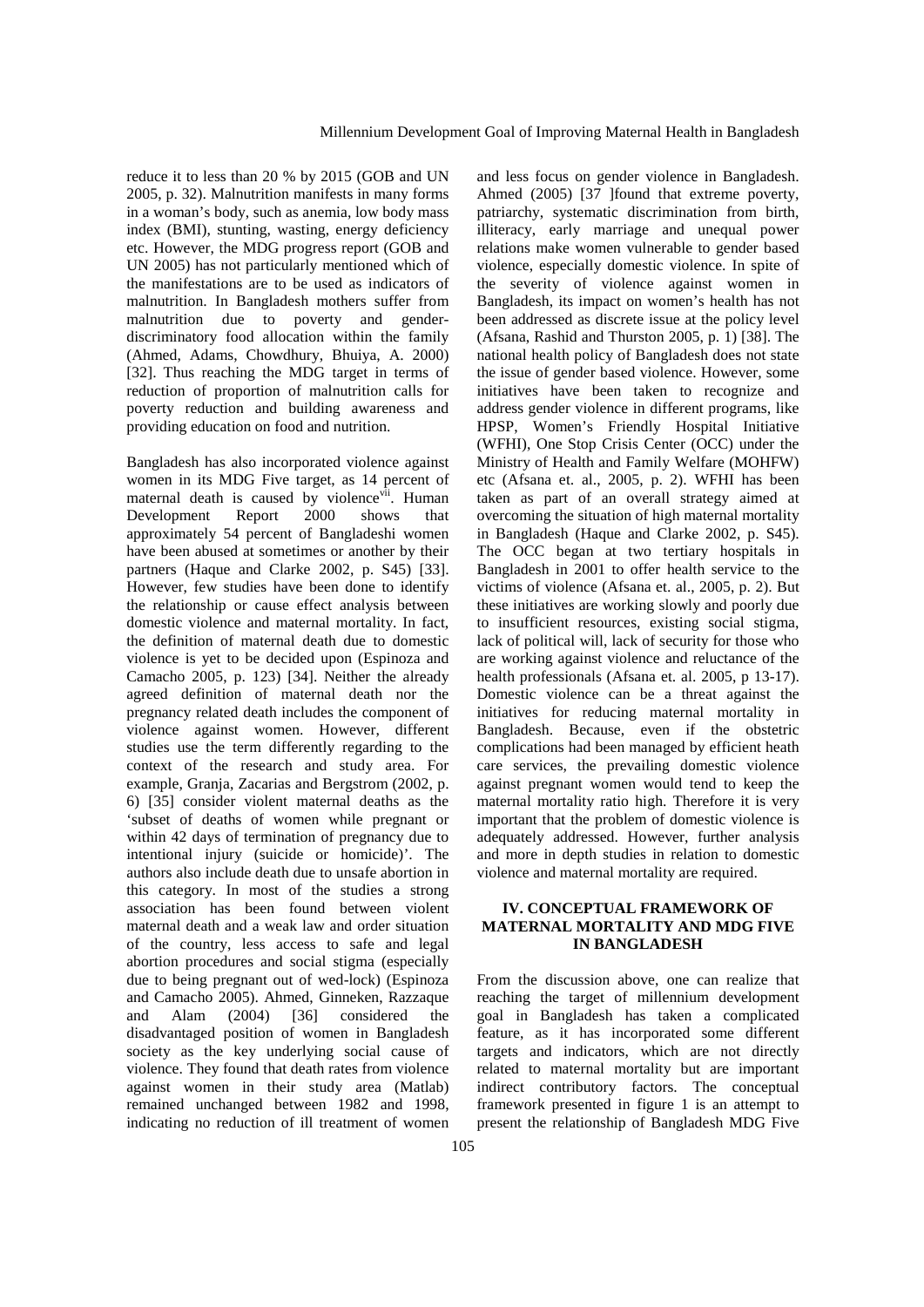targets (i.e., MMR, proportion of skilled birth attendant, TFR, malnutrition, violence against women, age at marriage) with its target of reducing maternal mortality ratio. The area of strategic response to these indicators has also been addressed in this framework. This framework is developed based on the literature review presented here. While a number of maternal mortality framework have already been developed by different authors (e.g., IMMPACT<sup>viii</sup> framework, McCarthy and Maine framework, Thaddeus and Maine's three delay model), the significance of this particular framework lies in its own characteristics;

(1) This is a framework of MDG Five of particularly of Bangladesh. Although, some studies have been done to analyze the

situation, progress and to address the complexity of MDG five in Bangladesh, no framework inclusive only of the given indicators has not been developed yet.

- (2) The previous frameworks, although have explained maternal death or disability or addressed how to reduce maternal mortality, none of them has particularly shown, how the MMR is being affected. This framework endeavors to show how the given indicators are related not only maternal death, but also to MMR, the global as well as national target of MDG Five.
- (3) This framework reveals the underlying importance of inclusion of additional indicators to MDG Five in Bangladesh.

**Figure 1: Conceptual framework of the millennium development goal of improving maternal health in Bangladesh**



By definition MMR is a function of number of maternal death and number of live birth, which is expressed in TFR; so, in other words, MMR is a direct function of TFR and number of maternal death. We have already known from McCarthy and Maine framework (1992) that reduced likelihood of falling pregnant, in other words reduced rate of fertility, is the first step to reduce the risk of developing obstetric complication. Moreover fertility rate indicates the lifetime risk of maternal mortality. Every time a woman becomes pregnant, she runs the risk of death. A woman's risk of maternal death accumulates over her reproductive life time (UNICEF, WHO and UNFPA 1997, p. 16) [39]. Thus fertility rate affects the number of maternal death in two ways, it indicates the number of births (each time a woman gets pregnant, she is in the risk of obstetric complication at anytime

during pregnancy or child birth) and it determines the lifetime risk of maternal mortality.

The other four targets (skilled birth attendants, malnutrition, marriage and violence) contribute to maternal mortality by influencing either fertility rate or maternal death. Age at marriage plays an important role in determining TFR. Fifty seven percent of Bangladeshi women have their child by age 19 (WHO n.d.) and have a significant contribution to the high rate of fertility. However that might be offset by an extensive use of contraception. Adhikari (2001, p. 63) [40] has shown in a comparative study that although teenage contribution to TFR (18%) is high in Bangladesh than in Nepal (13%), the lower overall TFR in Bangladesh (3.3) may be due to the higher prevalence of conceptive use among adolescents in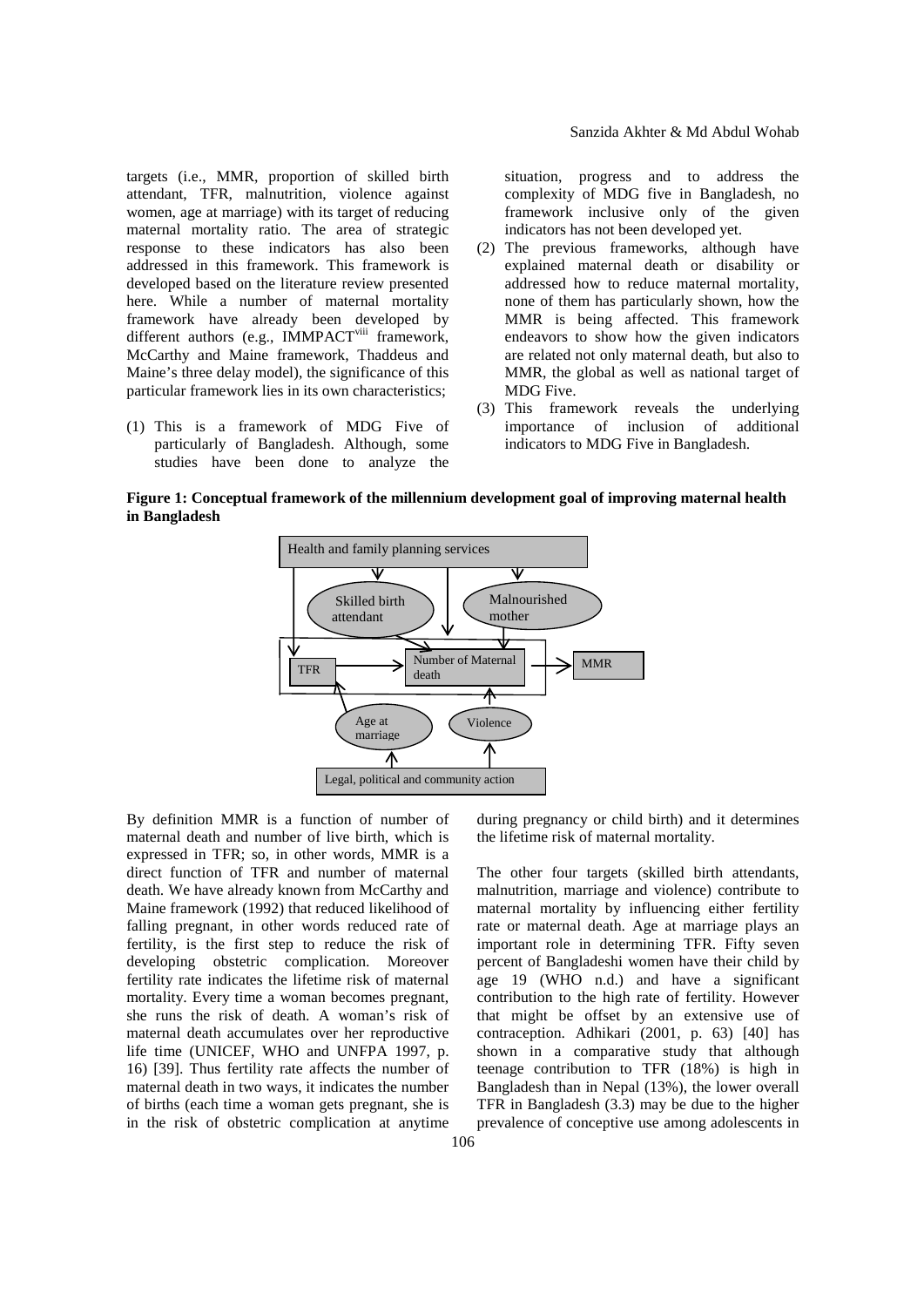Bangladesh (33%) compared to Nepal (7%). Regarding maternal mortality in Bangladesh where mortality rate among adolescent mothers are 30-50 percent higher than the national rate, increased age at marriage can have a significant role in reducing MMR in two ways; firstly, increased age at marriage lengthens time, women could stay outside the activities of marital union, bearing and giving birth to child. So, in the long run, they produce less number of children and have less lifetime risk of maternal mortality. Secondly, increased age at marriage can largely reduce the risk of teenage pregnancy, which is more vulnerable to obstetric complication due to physical immaturity. If the target of legally stipulated marriage of 20 years was applied throughout the country, the women would be out of risk of adolescent pregnancy and obstetric complication.

Violence against women, causing 14 percent of maternal death in Bangladesh deserves a great concern in maternal mortality reduction program and activities. Violence against woman, especially beating during pregnancy and unsafe abortion can directly cause maternal death. However, violence has not been incorporated in the conventional definition of maternal death or pregnancy related death. Even no clear ideas on which type of violence are contributing to maternal death has been revealed in the already done studies.

The other two targets, skilled attendants at birth and proportion of malnourished mother also cause maternal death. We know from the literature review that skilled attendants at birth supported by proper referral system and health service equipment can manage obstetric complication, thereby the risk of maternal death. Because they are trained to manage uncomplicated delivery safely, recognise complications, treat those they can and refer women to health centers or hospitals if more advanced care is needed (Safe Motherhood Fact Sheet; Ensure Skilled attendance at delivery 1998, p.1) [41]. Malnutrition revealed in anemia, Body mass index (BMI) (less than 18.5), height (less than 145 cm) of women are one of the causes of increased risk of developing obstetric complications.

The strategic response to the relationship of these indicators with the MDG targets of reducing MMR comes from health and family planning services as well as from legal, and community actions. In this framework health system has two components, maternal health and family planning services. Maternal health service refers to equal, available, quickly reachable and affordable maternal health service with an efficient referral system, particularly in the case of managing obstetric complication. In other words this health system must have the components of EOC (Figure 2). To be specific it should work with sufficient equipment, skill and management in such a way that all the women with obstetric complications get timely, appropriate and affordable treatment. According to mother baby package this health service along with quality antenatal care and postpartum care reduce the number and severity of obstetric complication (WHO n.d., p. 6). Moreover, prenatal care contributes to provide knowledge on importance of nutrition of maternal health as well as on it source. Freedman et. al. (2005) mentioned it as 'functioning' and 'rights-based' health system. Thaddeus and Maine (1992) [42] in their threedelay model mentioned the importance of quickly reachable health service to avoid maternal death due to delay. The other component, Family planning service aims at reducing the likelihood of women's falling pregnant and reducing the number of high risk and unwanted pregnancies.

In terms of age at marriage and violence against women the strategic response should come from the legal and community action. A functioning and transparent legal force could place some exemplary punishment against those who perform domestic violence. Similar can be done for age at marriage. In Bangladesh, the median age at marriage is 15, although legally stipulated age at marriage has already been set as 18. This prevailing gap between legally stipulated and median age at marriage indicates, among others, the inefficiency of law enforcement agency. However, legal action is not enough to stop violence against women or to increase age at marriage, unless it is accompanied by a strong community education and mobilization. Both male and female within the family should be provided with education on the danger and ill effect of violence and discrimination against women and early marriage.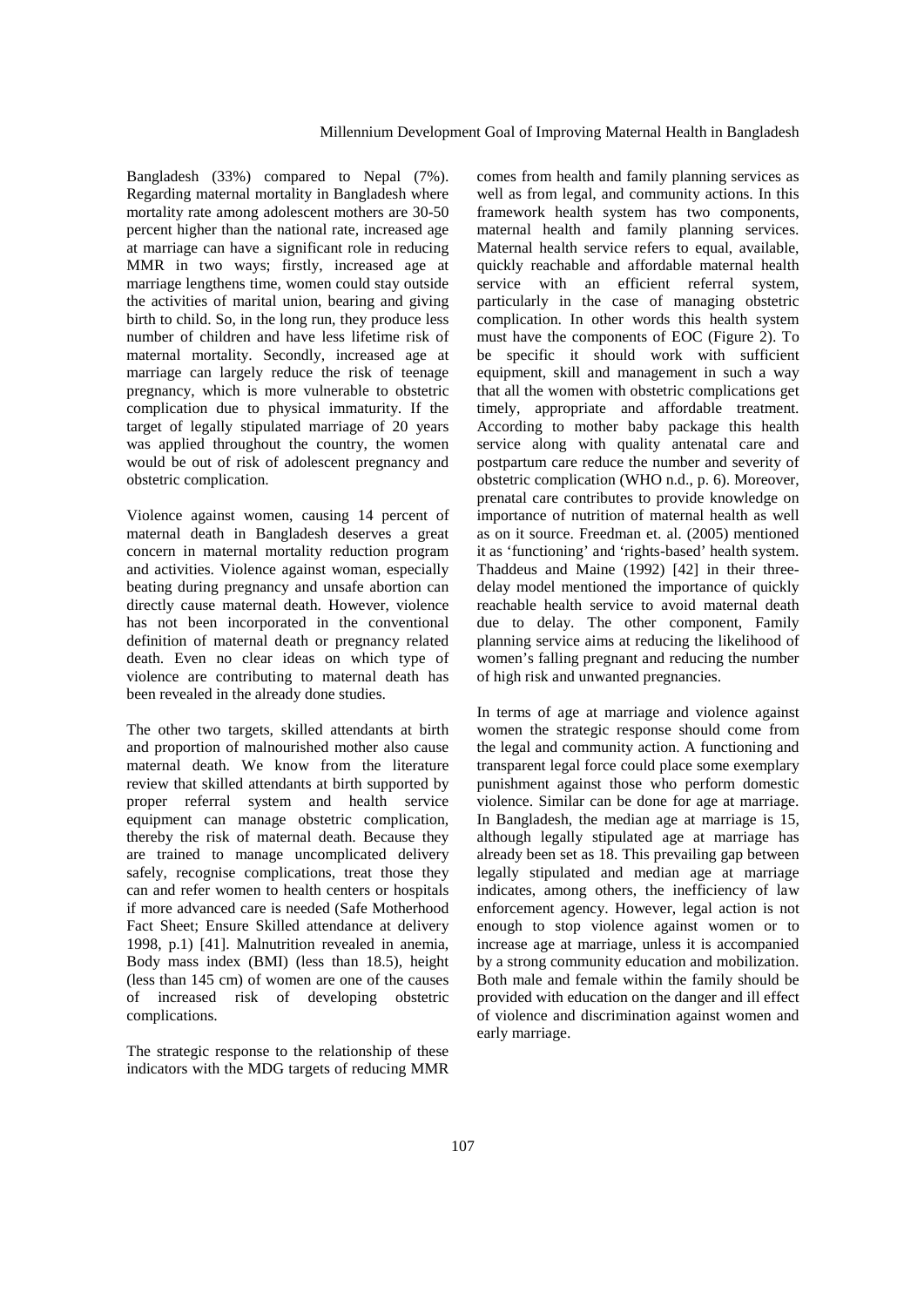**Figure 2: Detailed conceptual framework of the millennium development goal of improving maternal health in Bangladesh**



#### **V. CONCLUSION**

It may be noted that the framework suggested in this paper incorporates only the given indicators of MDG Five in Bangladesh. Therefore, theoretically it does not cover all aspects of maternal mortality or factors related to it. However, the framework underscores that any reduction in maternal mortality in Bangladesh needs to be addressed from a multidimensional perspective.

From the literature review it can concluded that although maternal death occurs during pregnancy, delivery or post delivery period, there are numerous socio-economic, cultural and demographic factors that contribute to it. In that

sense maternal mortality is a multifaceted and broad based issue to be considered. The inclusion of additional four targets in the millennium development goal Five for Bangladesh, namely total fertility rate, age at marriage, violence against women and malnutrition also reflects this complex reality of maternal mortality. The world wide and country specific response to maternal mortality also grasp a wide range of program, starting from small scale community intervention to formal national health care system. However the importance of management of obstetric complication through an efficient and functioning health system, particularly to reach the MDG Five target of reducing maternal mortality by three quarters by 2015, is on the top priority in maternal mortality reduction strategy.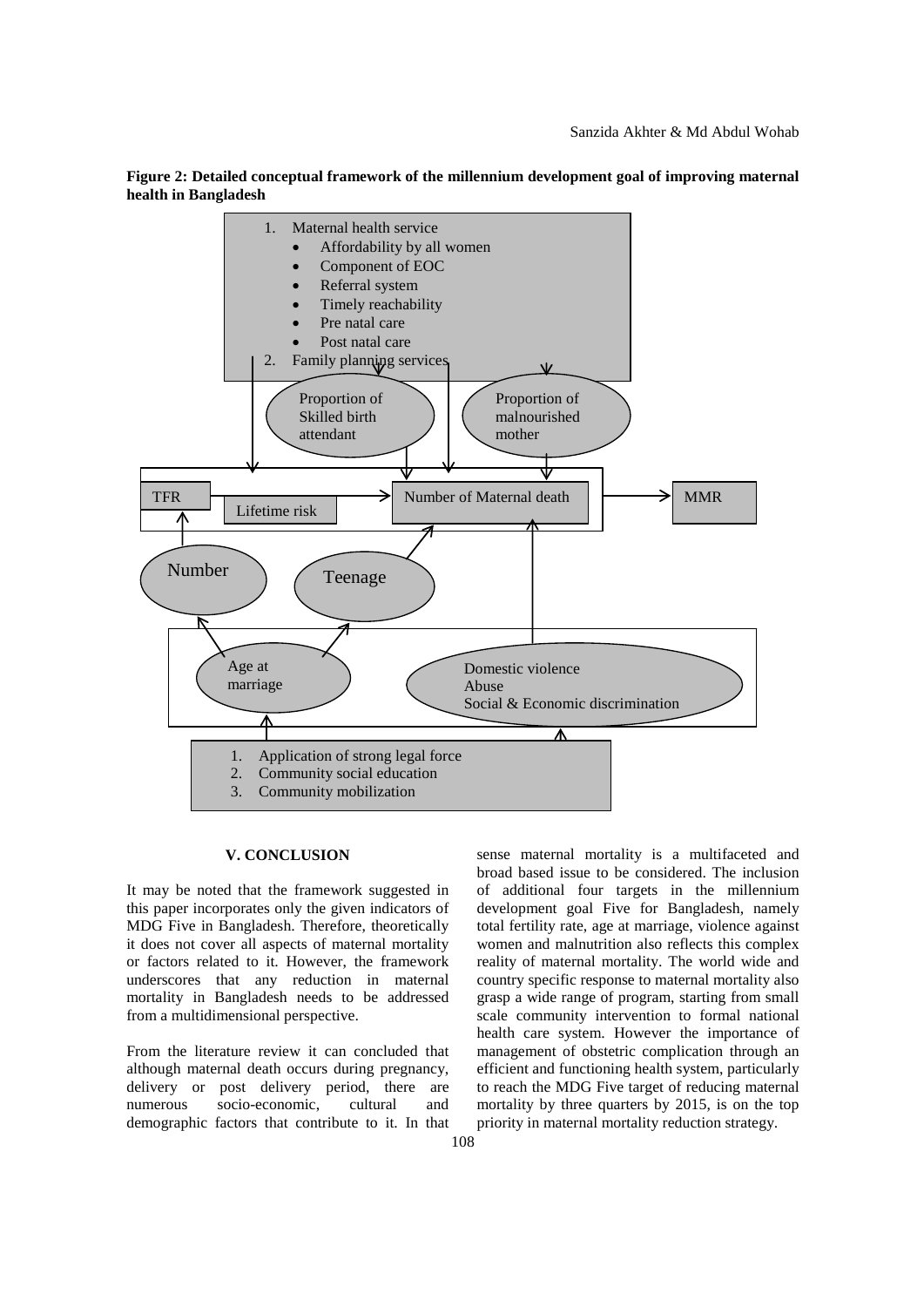Reducing maternal mortality in Bangladesh has also taken multidimensional programs. However, the importance of skilled attendance at delivery and management of obstetric complication has been on priority. The improvement of maternal health and related indicators in Bangladesh can be attributed by the expansion of maternal health service with Emergency obstetric care facilities (EOC) facilities, community mobilization and awareness about health problem and importance of seeking health care, female education and empowerment, extensive family planning service and the like. However, in Bangladesh to provide improved maternal health care with the aim of reducing maternal mortality, there are many gaps still to fill such as high unmet need for EOC and other obstacles. We could identify lack of resources, both at the community and health care centres, poor allocation of equipment and staff in the health care centres, the misunderstanding of cultural sensitivity in the health care centres, poor infrastructure, especially transport, corruption, low motivation of women and their families to seek care as some of the obstacles.

The conceptual framework establishes a relationship among the targets, and between the targets and reduction of maternal mortality. It underscores the fact that the MDG targets set for Bangladesh, some way or others are affecting maternal mortality. In addition to that, it is also to be mentioned that each targets are again influenced by various other socio-economic, demographic and cultural factors, which are presented in the analytical framework of fertility, age at marriage and skilled attendance at birth. It has to be recognised that not all the targets for MDG Five in Bangladesh has been well studied much in relation with maternal mortality. For example violence against women, although is an important cause of maternal death, is yet to be studied, particularly which type of violence and how causes maternal mortality. The literature review also reveals a lack of sufficient study in relation to the progress, variations, evaluation of MDG Five and its targets in Bangladesh.

#### **REFERENCES**

[1] Nanda, G., Switflick, K. and Lule, E. 2005, *Accelerating progress towards achieving the MDG to improve maternal health; A collection of promising approach,* HNP and World Bank.

- [2] GOB and UN 2005, *Bangladesh progress report of millennium development goal,* GOB and UN.
- [3] AbouZahr, C 2003, Safe Motherhood: a brief history of the global movement 1947-2002, *British Medical Bulletin*, Vol. 67, No. 1, pp. 13-25.
- [4]Chen, L, Melita, C.G., Ahmed, S., Chowdhury, A.I. and Mosley 1974, Maternal mortality in rural Bangladesh, *Studies in Family Planning,*  Vol. 5, No.11, pp. 334-341.
- [5] Khan, A R, Jahan, F A and Begum, S.F 1986, Maternal Mortality in Rural Bangladesh: Jamalpur District, *Studies in family Planning,*  Vol. 17, No. 1, pp. 7-12.
- [6] Barnett, S., Nair, N., Lewycka, S., Costello, A. 2005, community intervention for maternal perinatal health. *An International Journal of Obstetrics and Gynecology*. Vol. 112, pp. 1170-1173.
- [7] Maine, D, Akalin, M.Z, Chkaraborty, j, Francisco, A.D. and Strong, M 1996, Why did maternal mortality decline in Matlab? *Studies in Family Planning,* Vol. 27, No. 4, pp.179-187.
- [8] McCarthy, J and Maine, D 1992, A framework for analyzing the determinants of maternal mortality, *Studies in Family Planning,* Vol. 23, No. 1, pp. 23-33.
- [9] Freedman, L 2003, Strategic advocacy and maternal mortality: moving targets and the millennium development goals, *Gender and Development,* Vol 11, No. 1, pp. 97-108
- [10] Goodburn, E, Gazi, R and Chowdhury, M 1995, Beliefs and Practices regarding delivery and post partum maternal morbidity in rural Bangladesh, Studies *in Family Planning*, Vol. 26, No. 1, pp. 22-332.
- [11] Murakami, J., Egami, Y., Jimba, M. and Wakai, S. 2003, Training of skilled birth attendants in Bangladesh, *The Lancet,* Vol. 362.
- [12] Wardlaw, T and Maine, D, 1993, *Process indicators for maternal mortality programmes,* in M. Berber and T.K.S Ravindran (eds) Safe Motherhood Initiatives: Critical Issues. Blackell Science.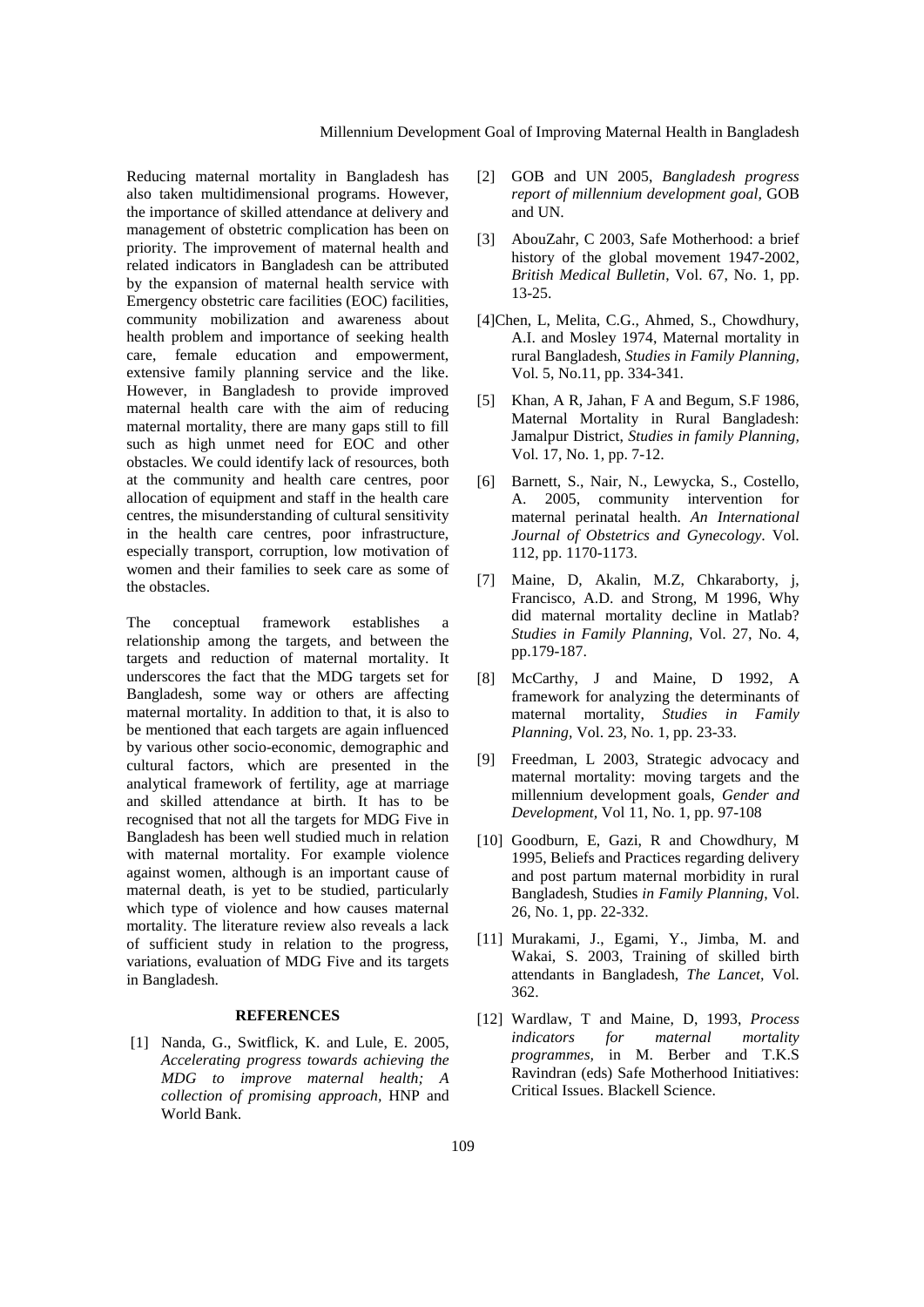- [13] UNFPA 2003 *Maternal mortality update; a focus on emergency obstetric care,* UNFPA.
- [14] Rahman, M.H., Akhter, H.H, Chowdhury, K. M-E-E, Yusuf, H. R.M., Rochat, R.W. 2002, Obstetric deaths in Bangladesh, 1996-1997, *International Journal of Gynecology and Obstettrics,* Vol. 77, pp. 161-169.
- [15] Rahman, S.A., Parkhust, J.O., and Normad. C., 2000, *Maternal health review, Bangladesh*, Policy Research Unit, Ministry of health and family welfare, GOB.
- [16] People's forum on MDG Bangladesh 2005, *Millennium development goal; people's progress report, Bangladesh, overview,* People's forum of MDG Bangladesh, Manusher Jonno, Campaign for Popular Education, Social Watch Bangladesh and Unnayan Samunnoy.
- [17] Buttiëns, H Marchal, M and Brouwere, V D (2004) skilled attendance at child birth: let's go beyond the rhetorics *Tropical Medicine and International Journal* vol. 9, no. 6, pp. 553-554.
- [18] Bell, J., Hussein, J., Jentsch, B., Scotland, G., Bullough, C., and Graham, W. 2003, Improving skilled attendant at delivery: A preliminary report of the SAFE strategy development tool, *BIRTH,* Vol. 30, No. 6, pp. 227-234.
- [19] Islam, M. T., Hossain, M.M., Islam, M.A., and Haque, Y.A. 2005, Improvement of coverage and utilization of EmOC services in Southwestern Bangladesh, *International Journal of Gynecology and Obstetrics*, Vol. 91, pp. 298-305.
- [20] Gill, Z and Ahmed, J U 2004, Experience from Bangladesh: implementing emergency obstetric care as part of the reproductive health, *International Journal of Gynecology and obstetric,* Vol. 85, No. 2, pp. 213-220
- [21] Afsana, K. 2004 The tremendous cost of seeking hospital obstetric care in Bangladesh, *Reproductive Health Matters*, vol. 12, No. 24, pp. 171-180.
- [22] Afsana, K and Rashid, S.F. 2001, The challenges of meeting rural Bangladeshi women's need in delivery care, *Reproductive Health Matters,* vol. 9, no. 18, pp. 79-89.
- [23] National Institute of Population, Research and Training (NIPORT) , Mitra and Associates and ORC Macro 2005, *Bangladesh demographic and health survey 2004,* Dhaka, Bangladesh, and Calverton, Maryland [USA]: National Institute of Population, Research and Training, Mitra and Associates and ORC Macro
- [24] Caldwell, B and Khuda, B.E. 2000, The first generation to control family size: micro study of the causes of fertility decline in a rural area of Bangladesh, *Studies in Family Planning,*  Vol. 31, No. 3, pp. 165-198.
- [25] Kabir, M, Khatun, R and Ahmed, I 1993, *Impact of women's participation in development project on women's status and fertility in Bangladesh.* Development Researchers and Associates.
- [26] Bairagi, R 2001, Demographic transition in Bangladesh: what happened here in the  $20<sup>th</sup>$ century and what is next? *ICDDR,B*. Accepted for regular presentation at session 20: family planning.
- [27] Amin, S and Llyod, C 2002, Women's life and rapid fertility decline: Some lessons from Bangladesh and Egypt, *Population Research and Policy Review,* Vol. 21, No. 4, pp. 275- 317.
- [28] Islam, M.M., Rob, U and Chakraborty, N 2003, Regional variation in fertility in Bangladesh. *Accepted for publication in Genus vol. LIX, N. 3-4*
- [29] Safe motherhood Fact sheet 1998, *Delay marriage and First Birth,* viewed 2 October 2006, <http://www.safemotherhood.org/facts\_and\_f igures/maternal\_mortality.htm>
- [30] Field, E 2004, *Consequence of early marriage for women in Bangladesh,* viewed, 3 October 2006, [<http://ipc.umich.edu/edts/pdfs/fieldEM904.p](http://ipc.umich.edu/edts/pdfs/fieldEM904.pd) [df](http://ipc.umich.edu/edts/pdfs/fieldEM904.pd)>
- [31] Shawky, S and Milaat, W 2001, Cumulative impact of early marital age during the childbearing period, *Paediatric and Perinatal Epidemiology,* vol. 15, pp. 27-33.
- [32] Ahmed, S.M, Adams, A.M, Chowdhury, M. and Bhuiya, A. 2000, Gender, Socioeconomic development and health-seeking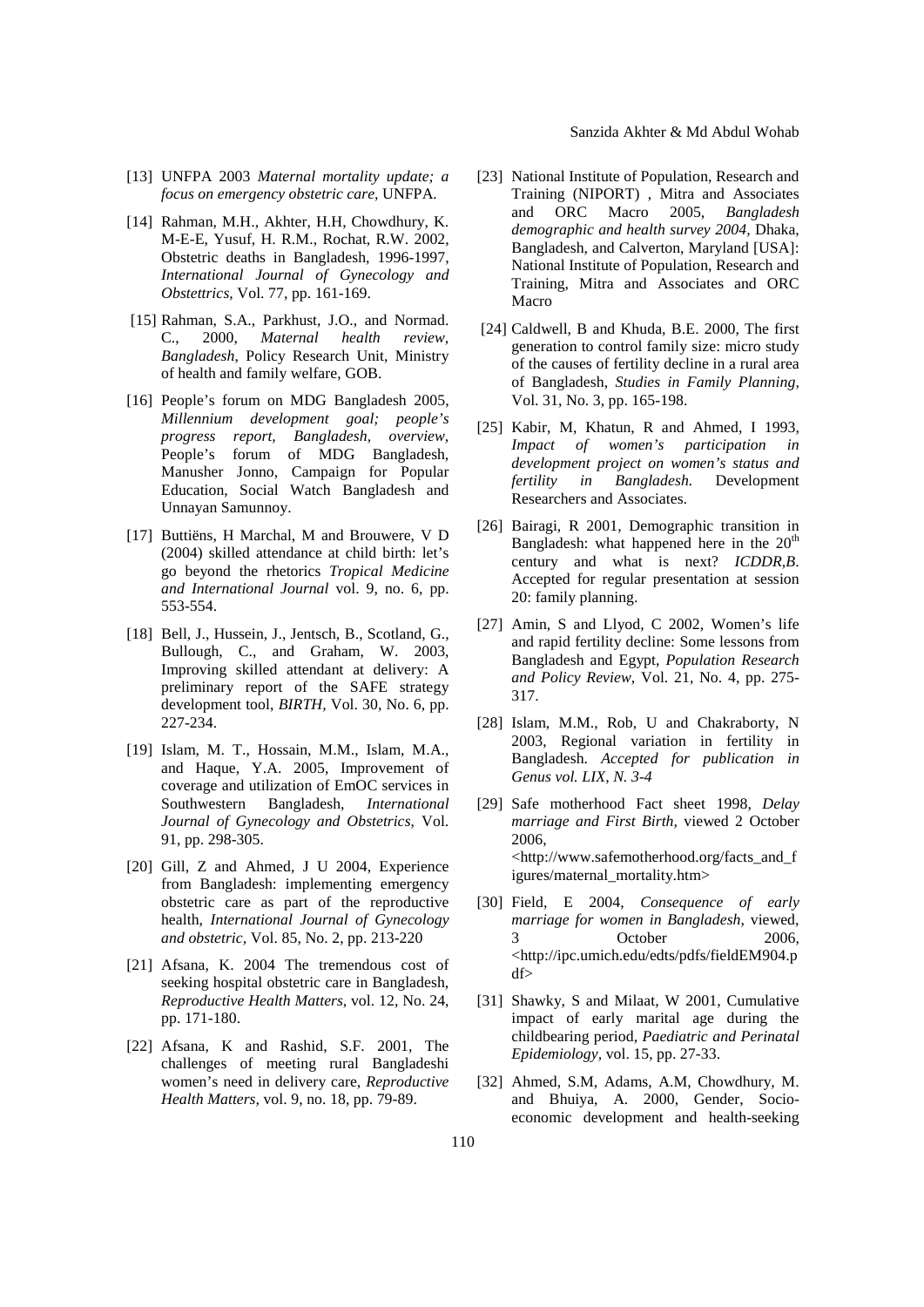behavior in Bangladesh, *Social Science and Medicine,* vol. 51, No. 3, pp. 361-371.

### **APPENDIX**

## **Endnotes**

- [33] Haque, Y.A. and Clarke, J.M. 2002, The women friendly hospital initiative in Bangladesh setting: standards for the care of women subject to violence, *International Journal of Gynecology and Obstetrics*, vol. 78 supplementary 1 pp. S45-S49.
- [34] Espinoza, H and Camacho, A.V., 2005 Maternal death due to domestic violence: an unrecognized critical component of maternal mortality, *Pan American Journal of Public Health,* vol. 17, No. 2, pp. 123-129.
- [35] Ahmed, S. M. 2005, Intimate partner violence against women: experiences from a womenfocused development program in Matlab, Bangladesh. *Journal of Health Population and Nutrition,* Vol. 23, No. 1, pp. 95-101.
- [36] Granja, A. C., Zacarias, E. and Bergstrom, S. 2002, Violent deaths: the hidden face of maternal mortality, *International Journal of Gynecology and Obstetrics*, Vol. 109, pp. 5-8.
- [37] Ahmed, M.K., Ginneken, J.V., Razzaque, A. and Alam, N. 2004, Violent deaths among women of reproductive age in rural Bangladesh, *Social Science and Medicine,*  Vol. 59, pp. 311-319
- [38] UNICEF, WHO and UNFPA 1997, *Guidelines for monitoring the availability and use of obstetric services,* UNICEF
- [39] Afsana, K., Rashid, R. F and Thurtson, W 2005, *Challenges and gaps in addressing domestic violence in health policy of Bangladesh,* BRAC Bangladesh and University of Calgary, Canada
- [40] Adhikari, R.K., 2001, Early marriage and child bearing; risk and consequences, viwed October 23,  $\langle \text{http://www.who.int/}$ [reproductive-health/publications/towards\\_](http://www.who.int/%20reproductive-health/publications/towards_%20adulthood/7.pdf)  [adulthood/7.pdf>](http://www.who.int/%20reproductive-health/publications/towards_%20adulthood/7.pdf)
- [41] Safe motherhood Fact sheet 1998, *Ensure skilled attendance at delivery,* viewed 2 October 2006, http://www.safemotherhood. org/facts\_and\_figures/maternal\_mortality.htm
- [42] Thaddeus, S and Maine, D 1994, Too far to walk: maternal mortality in context, *Social Science and Medicine,* Vol. 38, No. 8, pp. 1091-1110.
- i. An enabling environment is defined by adequate supplies and equipment, functional infrastructure, supportive regulations and policies, and communication and referral mechanisms to reach a higher level of care (Bell et al., 2003, p. 228)
- ii. A skilled attendant is a medically qualified provider with midwifery skills (midwife, nurse or doctor) who has been trained to proficiency in the skills necessary to manage normal deliveries and diagnose, manage or refer obstetric complications. Ideally, skilled attendants live in, and are part of, the community they serve. They must be able to manage normal labour and delivery, perform essential interventions, start treatment and supervise the referral of mother and baby for interventions that are beyond their competence or not possible in a particular setting (UNFPA 2004, p.7).
- iii. Skilled Attendance for Everyone.
- iv. An enabling environment is defined by adequate supplies and equipment, functional infrastructure, supportive regulations and policies, and communication and referral mechanisms to reach a higher level of care (Bell et al., 2003, p. 228)
- v. UNICEF along with GOB and AMDD implements Women's Right to Life and Health (WRLH) project, through out the country for reduction of maternal mortality and morbidity. The project strategy is to strengthen all 59 district hospital and selected 120 UHC to provide 24-h CEmOC services. Major WRLH intervention includes needs assessment, minor renovation of the facilities, human resource development, and supplying necessary equipment and logistics. The project also has undertaken activities of providing health education in the communities (Islam et. al., 2005, p. 300)
- vi. UNFPA in 1993, has taken the similar intervention through directorate of family planning, Bangladesh to establish CEmOC services at 64 MCWCs through out the country (Islam et. al., 2005, p. 300).